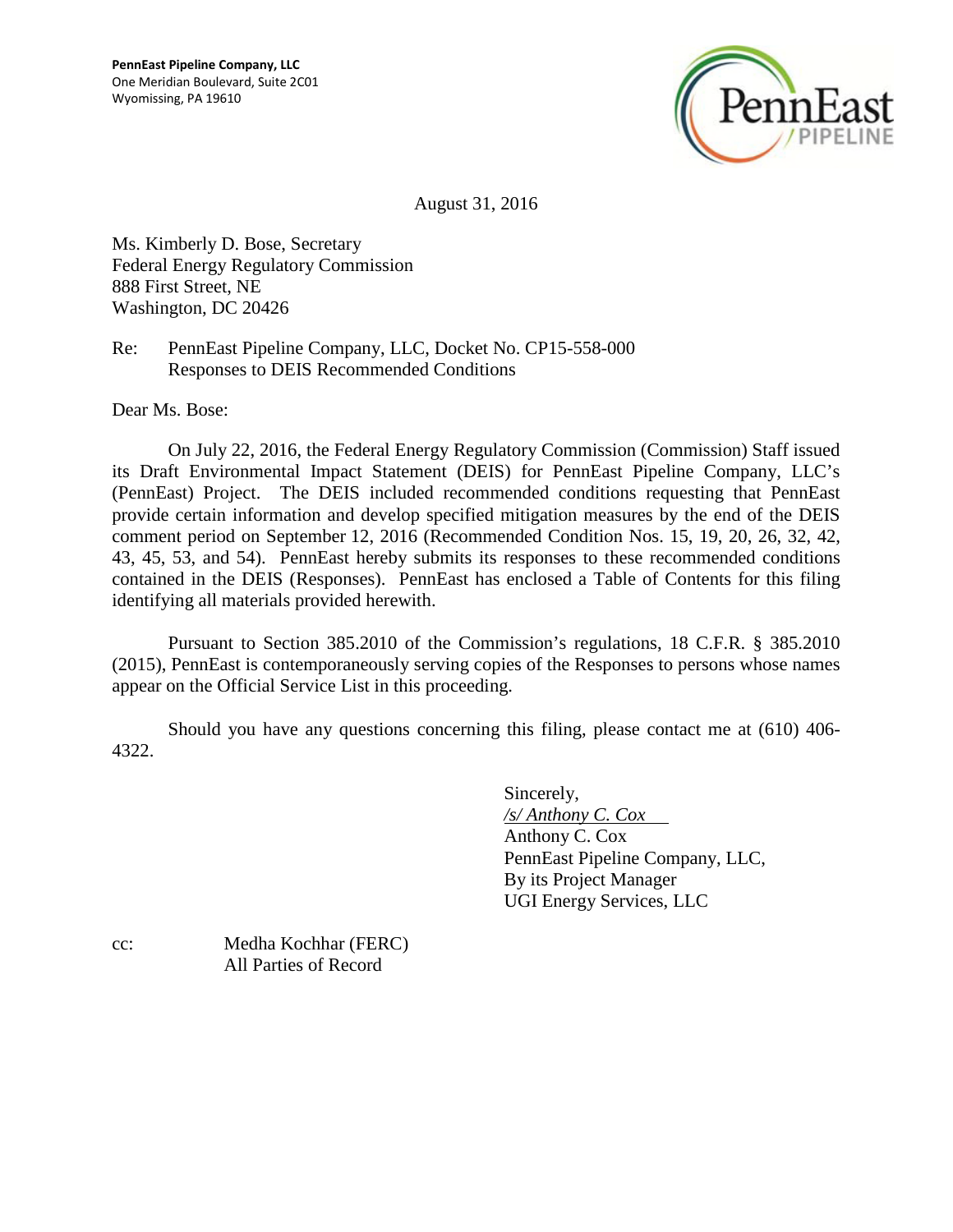# **Responses to Draft Environmental Impact Statement Recommended Conditions**

# **August 31, 2016**

# **Table of Contents**

Tab No. Document

1. Transmittal Letter 2. Narrative Responses to Draft Environmental Impact Statement Recommended **Conditions** 3. Attachment 1: Memorandum – Investigation of Historic Coal Mining Proximate to the Susquehanna River 4. Attachment 2: Workspace Configuration for C-1 Waterbody Crossings 5. Attachment 3: NJDEP Trenchless Crossing Presentation 6. Attachment 4: USFWS Correspondence on Bat Hibernacula 7. Attachment 5: Hopewell Township Emergency Services Facility Location Drawing 8. Attachment 6: Recreation and Special Use Crossing Map Book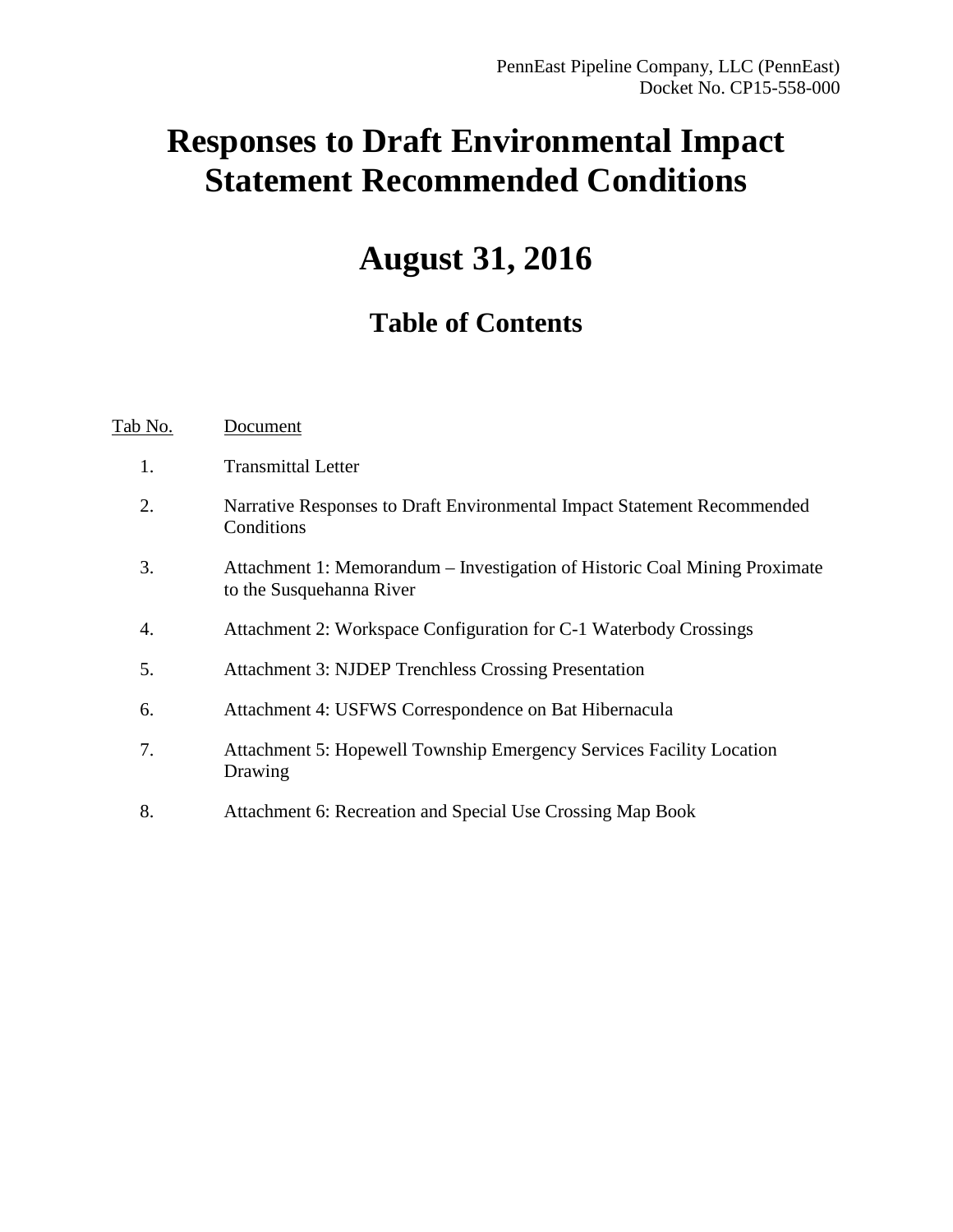# **Draft Environmental Impact Statement**

### **FERC Staff's Recommended Mitigation**

#### **Recommended Mitigation Item 15**

Prior to the end of the draft EIS comment period, PennEast shall file with the Secretary the results of its ongoing evaluation of potential presence of working and abandoned mines near the proposed crossing of the Susquehanna River. The evaluation shall include documentation of coordination with the Pennsylvania Bureau of Abandoned Mine Reclamation, and shall identify any specific design or mitigation measures. (*Section 4.1.5.4*)

# **Response to Recommended Mitigation Item 15**

PennEast Pipeline Company, LLC (PennEast) has provided herein as Attachment 1 a memorandum documenting the ongoing investigation of historic coal workings near the location where the proposed PennEast Pipeline Project (Project) will cross the Susquehanna River. The memorandum summarizes past and ongoing communications between PennEast and the Pennsylvania Department of Environmental Protection (PADEP) Bureau of Abandoned Mine Reclamation. It also summarizes PennEast's work in gathering, reviewing, and completing a thorough investigation of this area via inspection of historical mine records and records of past remediation activities. The memorandum also reviews how completed investigations have supported Project planning and pipeline routing to avoid historic mine features, including shifting specific Project components to avoid certain mine features.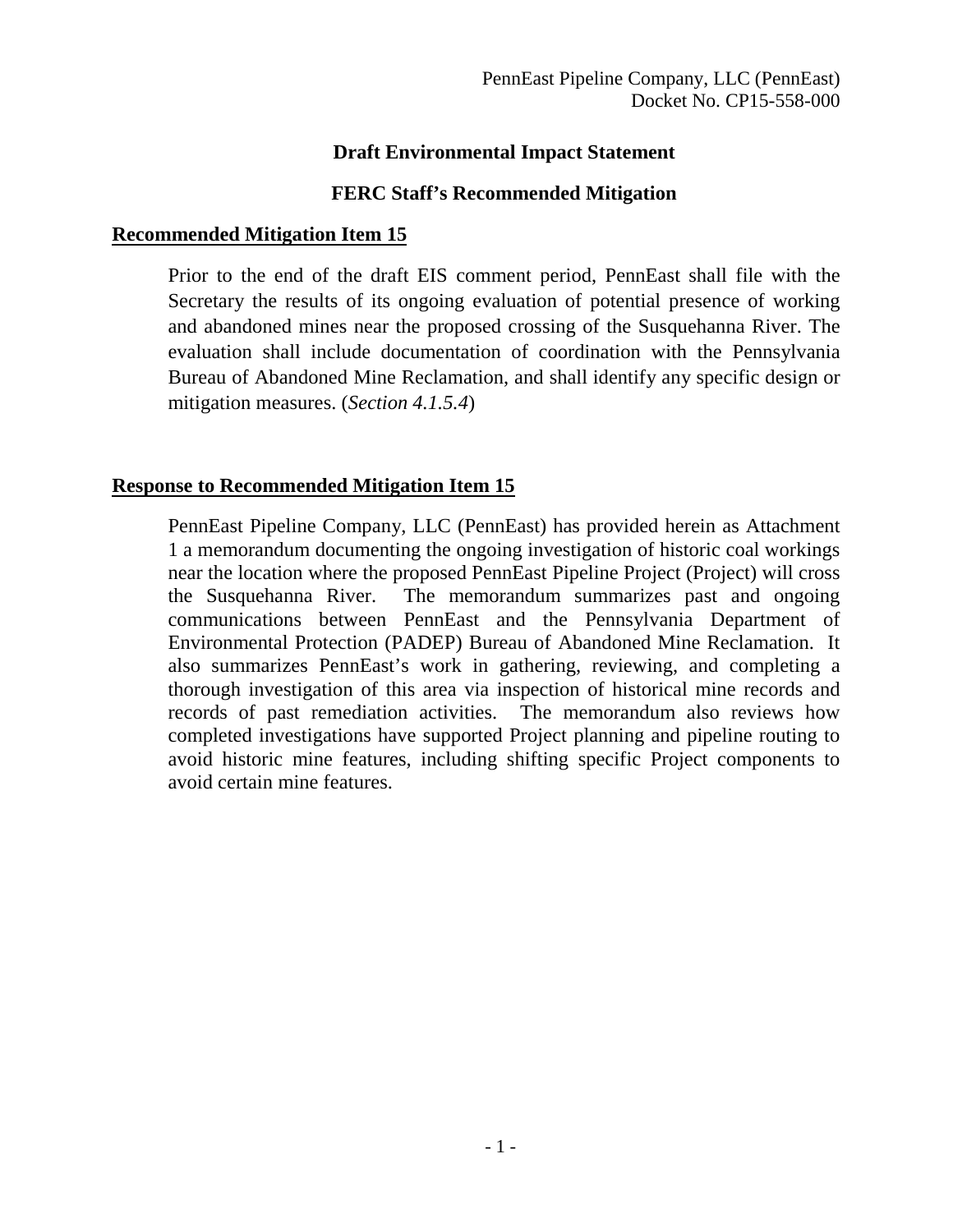Prior to the end of the draft EIS comment period, PennEast shall file with the Secretary documentation to identify any special construction procedures that will be implemented to minimize impacts on C-1 streams. PennEast shall provide documentation of consultation with appropriate federal and state agencies regarding C-1 streams, including identification of any agency recommendations and PennEast's responses. (*Section 4.3.2.2*)

# **Response to Recommended Mitigation Item 19**

PennEast has identified the following special construction procedures that would be implemented to minimize impacts on Category 1 (C-1) streams: dry-crossing with reduced workspace, trenchless, and trenchless with a travel lane for construction equipment crossing of the waterbody. These procedures are described herein.

PennEast is proposing to minimize impact to C-1 waterbodies and associated riparian zones by locating temporary workspace in actively disturbed areas that have had been permanently or periodically cleared, cut, or otherwise altered. Where the riparian zone could not be avoided entirely, or where the riparian zone was not already located in an actively disturbed area, PennEast will reduce the workspace to 75 feet in width, and relocate additional temporary workspace (ATWS) areas to upslope or into actively disturbed areas, where practicable.

#### Dry-Crossing

The dry-crossing method would be utilized if streams are located within valleys, or vertical depressions, which are not conducive for trenchless technology. A dry-crossing will consist of reducing the workspace through the waterbody to a width of 60-feet. This width will be extended through the waterbody and will allow for excavation of the trench materials and placement of a timber mat bridge for equipment crossing. The workspace outside the waterbody will have a total width of 75 feet on both sides of the waterbody until actively disturbed areas are encountered. For a dry-crossing, PennEast will place ATWS for the waterbody crossing in the actively disturbed areas where practicable, and limit the forest clearing to no more than 75 feet wide between the waterbody and actively disturbed areas. Any workspace inside the waterbody will not exceed 60 feet in width. See Figure 1M of Attachment 2 for a typical workspace configuration for dry-crossings of C-1 waterbodies.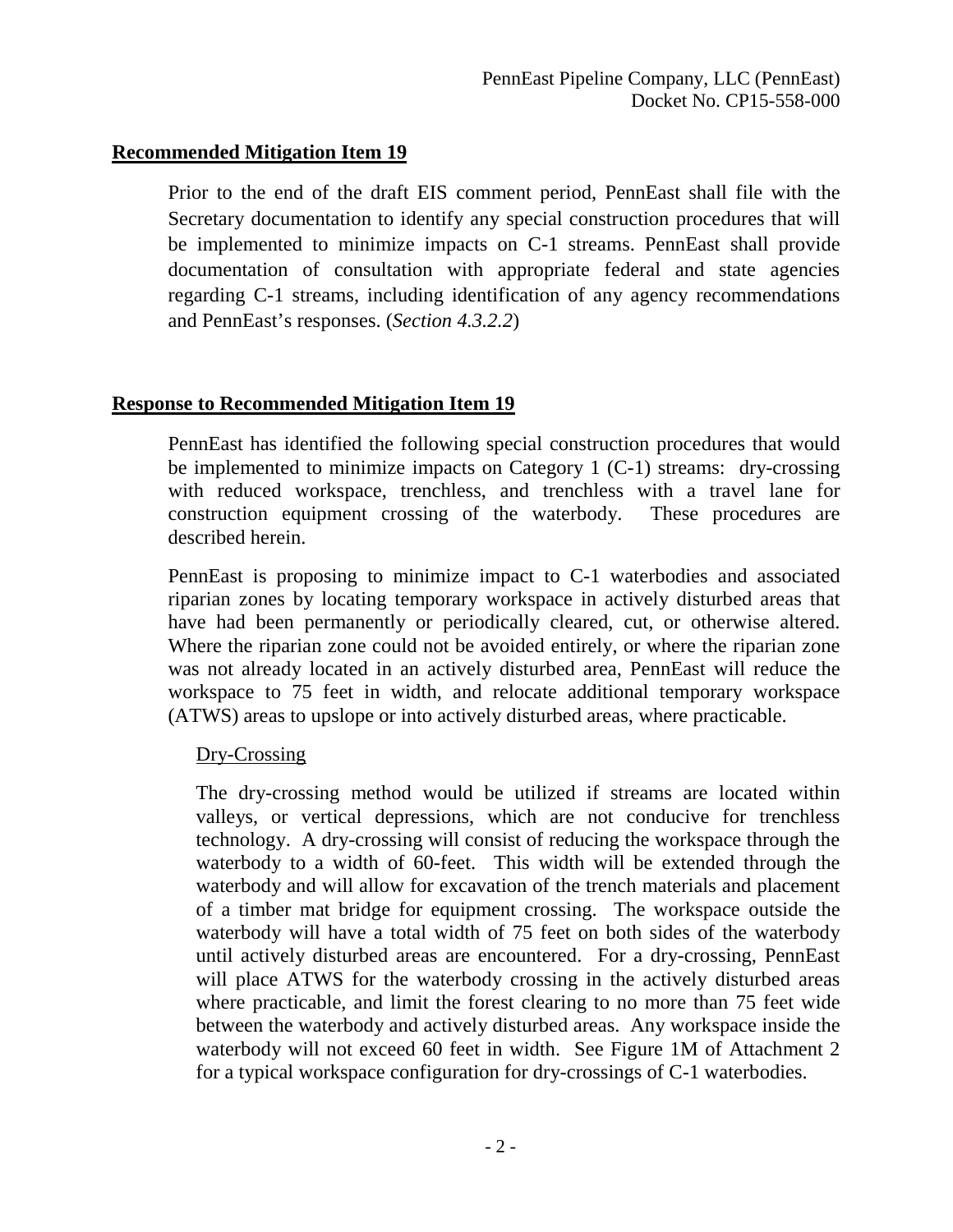# Trenchless; Trenchless with a Travel Lane

As part of the Clean Water Act Section 401 and 404 permit pre-application process, PennEast gave a presentation entitled "Trenchless Construction Methods" at the New Jersey Department of Environmental Protection's (NJDEP) offices on April 27, 2016. The presentation was intended to provide information on the practical application of trenchless construction methods for gas pipeline installation; a copy of this presentation is included in Attachment 3. PennEast has evaluated considerations for trenchless crossing methodology for each C-1 waterbody crossed by the Project. In most cases, PennEast will implement a trenchless crossing where practicable. However, where site constraints are not favorable, PennEast will cross the waterbody with reduced workspace limits by use of a dry-crossing method, as described above.

Where terrain, pipeline alignment, and access to the workspace dictate, PennEast will utilize a trenchless crossing method (either utilizing a conventional bore or horizontal directional drill [HDD]) to cross the waterbody. This special construction procedure will not require tree clearing or workspace within the waterbody. PennEast will also minimize forested clearings to a 75-foot wide (total) workspace, where practicable. ATWS will be placed in actively disturbed areas. PennEast will utilize access to the workspace from both sides of the waterbody to avoid the need for tree cutting and timber mat bridge placement for travel lane logistics.

In some cases, PennEast will cross the waterbody using the trenchless method, but will cut trees and install a travel lane/equipment bridge to cross the waterbody with mainline construction equipment. This will be a result of limited access to workspace on both or either side of the waterbody. PennEast would limit tree cutting activities within the waterbody to a total width of 25 feet. The timber mat bridge would be removed should a rain event cause excessive flooding of the waterbody. See Figures 1N and 1P in Attachment 2 for a trenchless crossing without a travel lane/equipment bridge and a trenchless crossing with a travel lane/equipment bridge, respectively.

Although PennEast is committed to crossing C-1 waterbodies using either the boring and/or trenchless crossing methods, the construction contractor may employ a travel lane to locate the pipe, dig down to it, and install that portion to the mainline directly adjacent to it in the event that equipment encounters unforeseen issues during installation.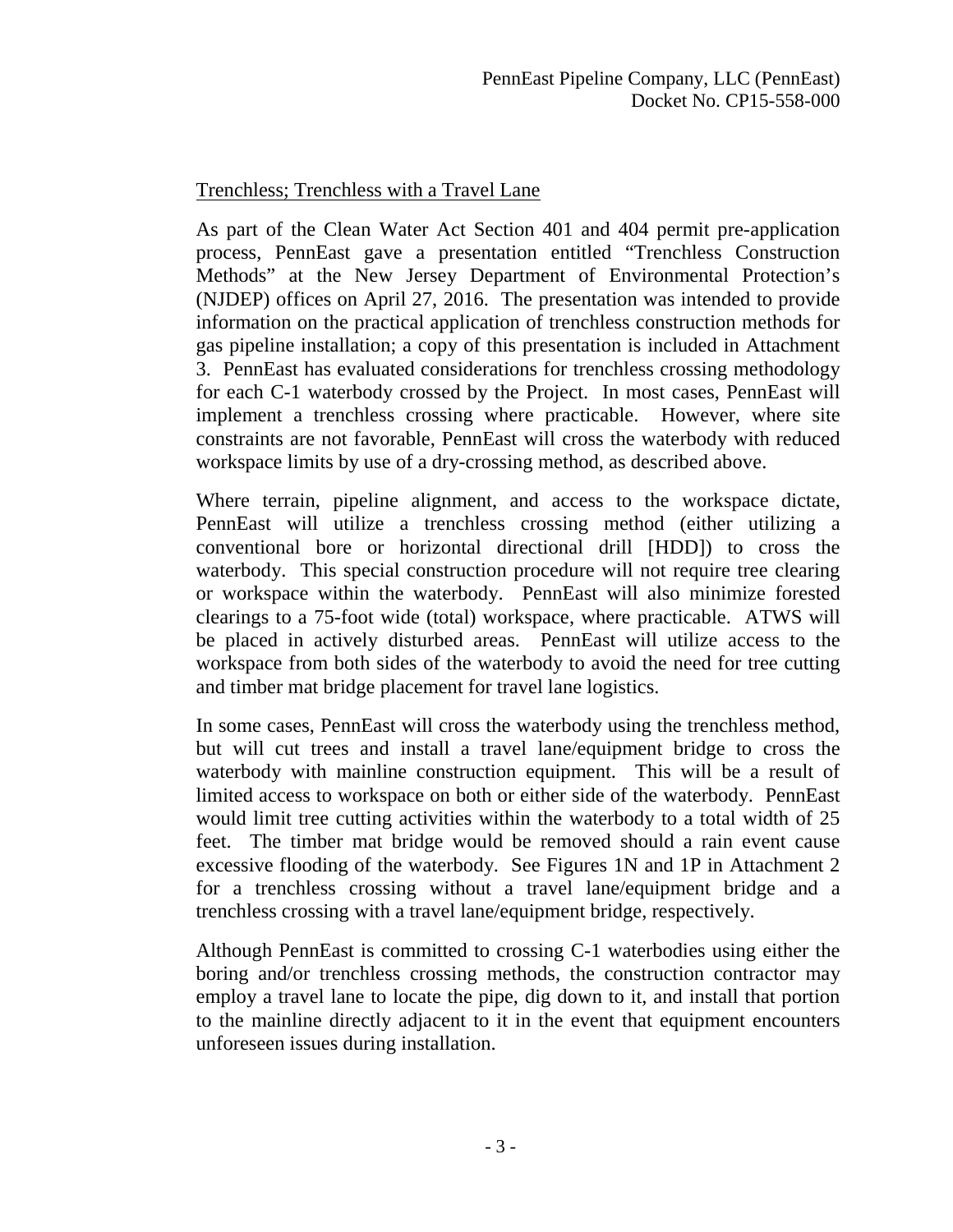Prior to the end of the draft EIS comment period, PennEast shall file with the Secretary proposed crossing methods for all waterbodies, including those with contaminated sediments. The proposed method shall ensure that the potential suspension of sediments during construction shall be avoided or minimized to the greatest extent possible so as not to change bioavailability of any potential contaminants present. PennEast shall include documentation of consultation with pertinent agencies and identify any recommended minimization measures. (Section 4.3.2.2)

# **Response to Recommended Mitigation Item 20**

PennEast filed in Attachment 2-2 of PennEast's May 16, 2016 Response (May Data Response) to FERC's Environmental Information Request, issued April 29, 2016 (April Data Request) its proposed crossing methods for all waterbodies in table 2A-1 (Pennsylvania Waterbodies Crossed by the Project Workspace) and 2A-2 (New Jersey Waterbodies Crossed by the Project Workspace). PennEast also provided the proposed crossing method for each impaired waterbody in a revised table 2.3-12 (Impaired Waterbodies Crossed by Pipeline Facilities) in Attachment 2-7 of the May Data Response. The crossing methods listed in table 2.3-12 correspond with those listed for the same waterbodies in table 2A-1 and table 2A-2. Of the 19 impaired streams listed in table 2.3-12, four (4) may contain contaminated sediments related to mercury and two (2) may contain contaminated sediments related to polychlorinated biphenyl (PCBs). The proposed pipeline crossing methods for all waterbody crossings include dry crossings (cofferdam, flumed, or dam and pump), conventional bore, or HDD. PennEast is not proposing any wet crossings, which will avoid or minimize the potential suspension of contaminated sediments. The specific crossing methods for streams that may contain contaminated sediments are described below.

#### HDD Crossings and Related Agency Consultation

PennEast proposes to cross four (4) of the six (6) impaired streams that may contain contaminated sediments using HDD: Wild Creek/Beltzville Lake, Pohopoco Creek/Beltzville Lake, Lehigh River, and Delaware River. By using this trenchless crossing technique, direct impacts to the stream and river bottoms should be avoided and contaminated sediments that could adversely impact water quality should remain undisturbed. In the event that an inadvertent release occurs within the waterbody during HDD construction, PennEast will implement its Inadvertent Release and HDD Contingency Plan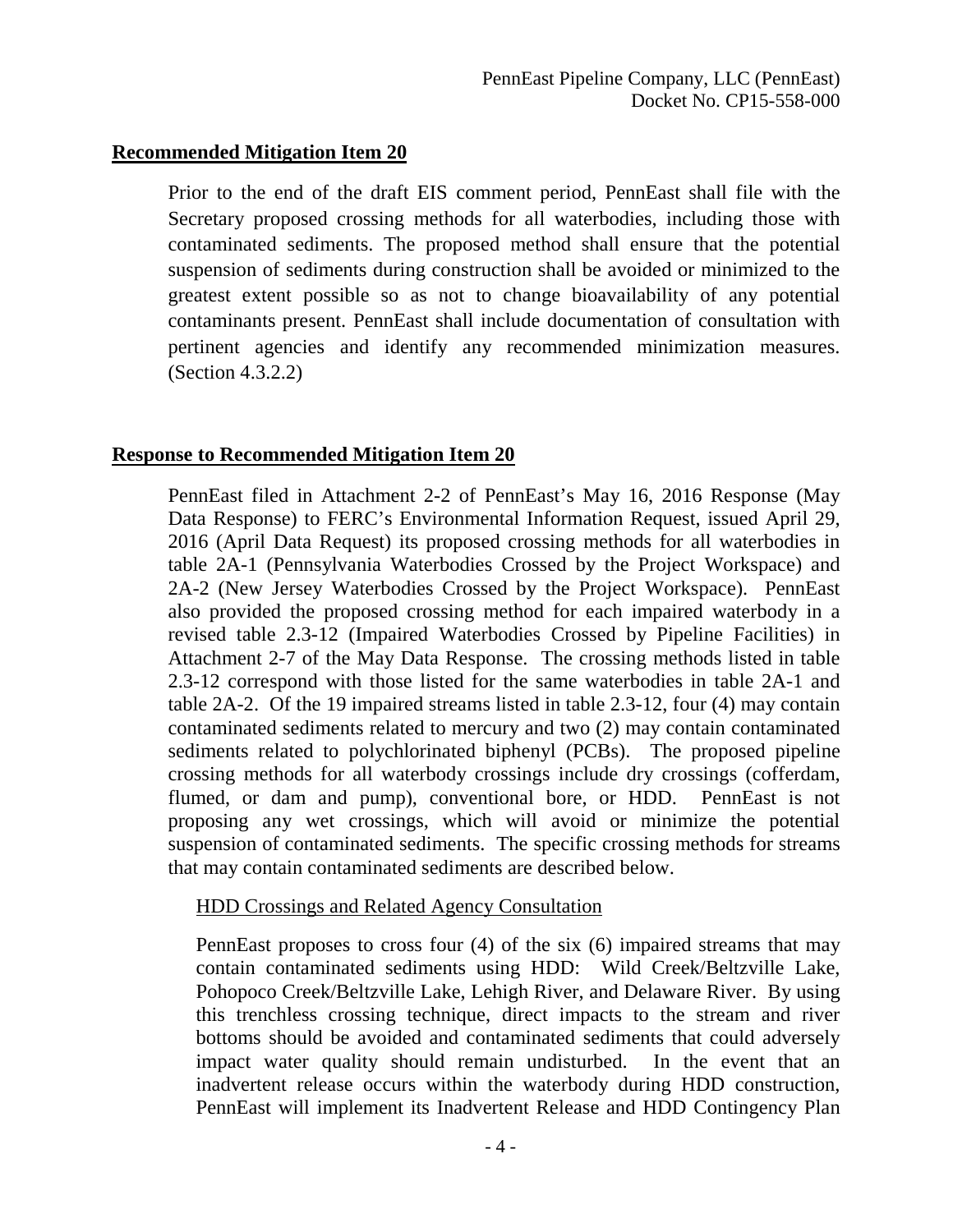and dispose of any potentially contaminated mud or sediment at an approved facility capable of accepting PCBs or mercury. PennEast addressed the impaired statuses of the three (3) waterbodies located in Pennsylvania and the Pennsylvania portion of the Delaware River crossing as part of the Environmental Assessments contained in PennEast's Joint Permit Applications (JPAs) with the Pennsylvania Department of Environmental Protection (PADEP) and the United States Army Corps of Engineers (USACE), submitted on February 5, 2016. PennEast also submitted site-specific crossing drawings and its Inadvertent Return and HDD Contingency Plan with the JPAs. At this time, PennEast has not received technical comments on the JPAs.

The New Jersey portion of the Delaware River crossing will require a Flood Hazard Area Control Act (FHACA) Individual Permit application. The proposed HDD crossing methodology will be discussed with the NJDEP as part of the pre-application process for the Project's Clean Water Act Section 401 and 404 permits. Mitigation measures for dealing with contaminated sediments in the event of inadvertent returns will be addressed for the FHACA application, and will be in accordance with NJDEP's Linear Construction Technical Guidance document.

# Dry-Ditch Method (Open Cut; Dam & Pump-Around) Crossings and Related Agency Consultation

The remaining two (2) streams that may contain contaminated sediments are the Susquehanna River and Jacobs Creek. These waterbodies will be crossed using cofferdams and the dam and pump method, respectively. By implementing dry crossing techniques, the workspace will be isolated from the stream during construction as stream flow is diverted or pumped around the workspace. Stream flow will only be restored once the crossing is constructed and the stream beds and banks are restored. Isolating these areas from stream flow will minimize suspension of any contaminated sediment during construction.

Prior to construction, PennEast will sample sediment within the proposed workspace at the Susquehanna River. The samples will be collected, sent to an approved laboratory, and analyzed for PCB concentration. In the event that PCBs are found to be present within the Project area, PennEast will consult with the appropriate agencies to determine whether the level of concentration present would warrant PennEast to take additional precautions to prevent releasing PCBs into the water column. PennEast presented this sampling plan in the Environmental Assessment submitted to the PADEP and USACE in PennEast's Luzerne County JPA. PennEast also submitted a site-specific crossing plan with its Luzerne County JPA.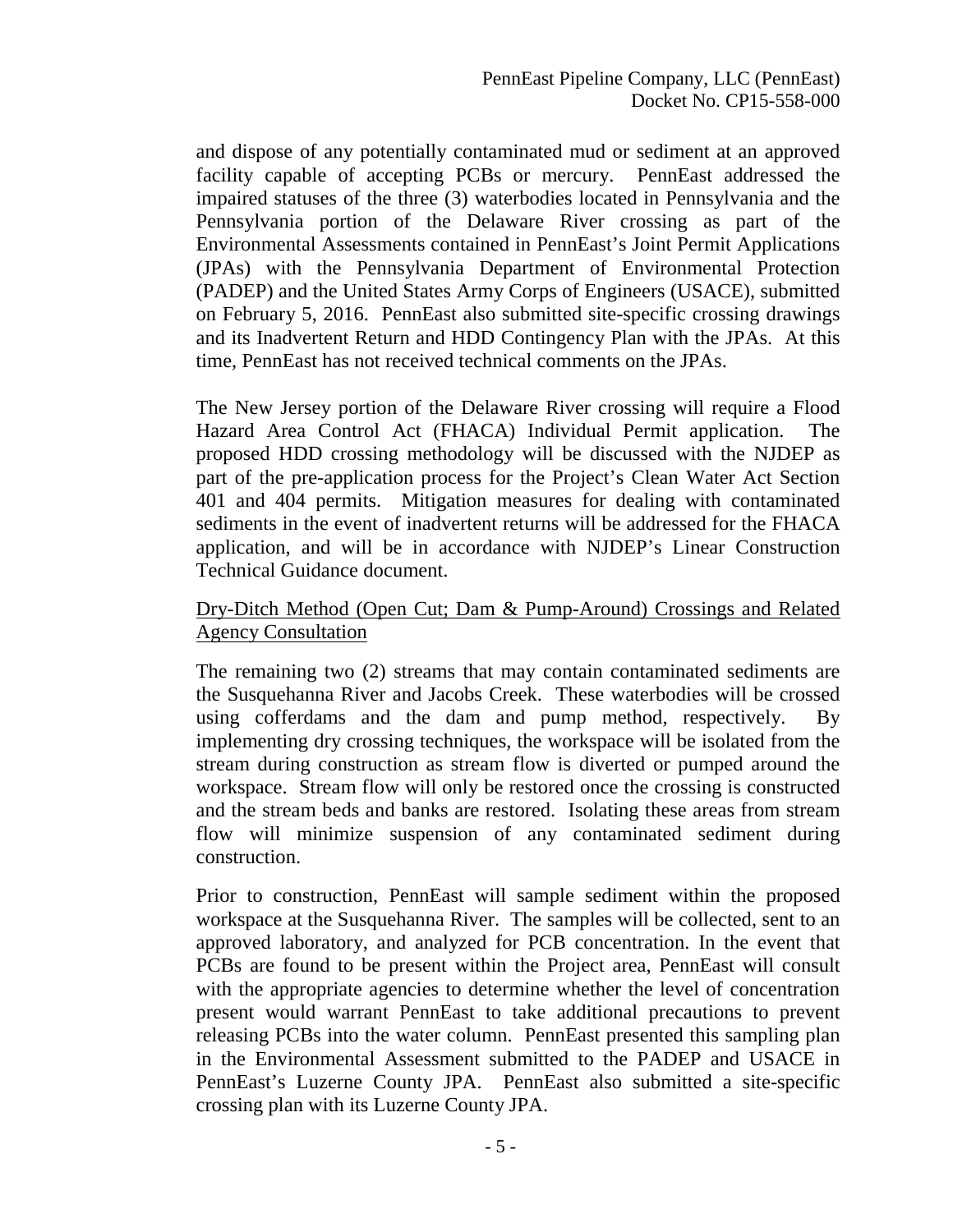Prior to construction, PennEast will sample sediment within proposed Jacob's Creek workspace. The samples will be collected, sent to an approved laboratory, and analyzed for potential contaminated sediment. In the event that contamination is identified in the workspace, PennEast will consult with the appropriate agencies to determine whether the level of concentration present that would warrant PennEast taking additional precautions to prevent releasing the contaminated sediment into the water column. PennEast will discuss the proposed Jacob's Creek crossing with the NJDEP as part of the pre-application process for the Project's Clean Water Act Section 401 and 404 permits. Mitigation measures for dealing with contaminated sediments if encountered will be addressed in the FHACA application, in accordance with NJDEP's Linear Construction Technical Guidance document.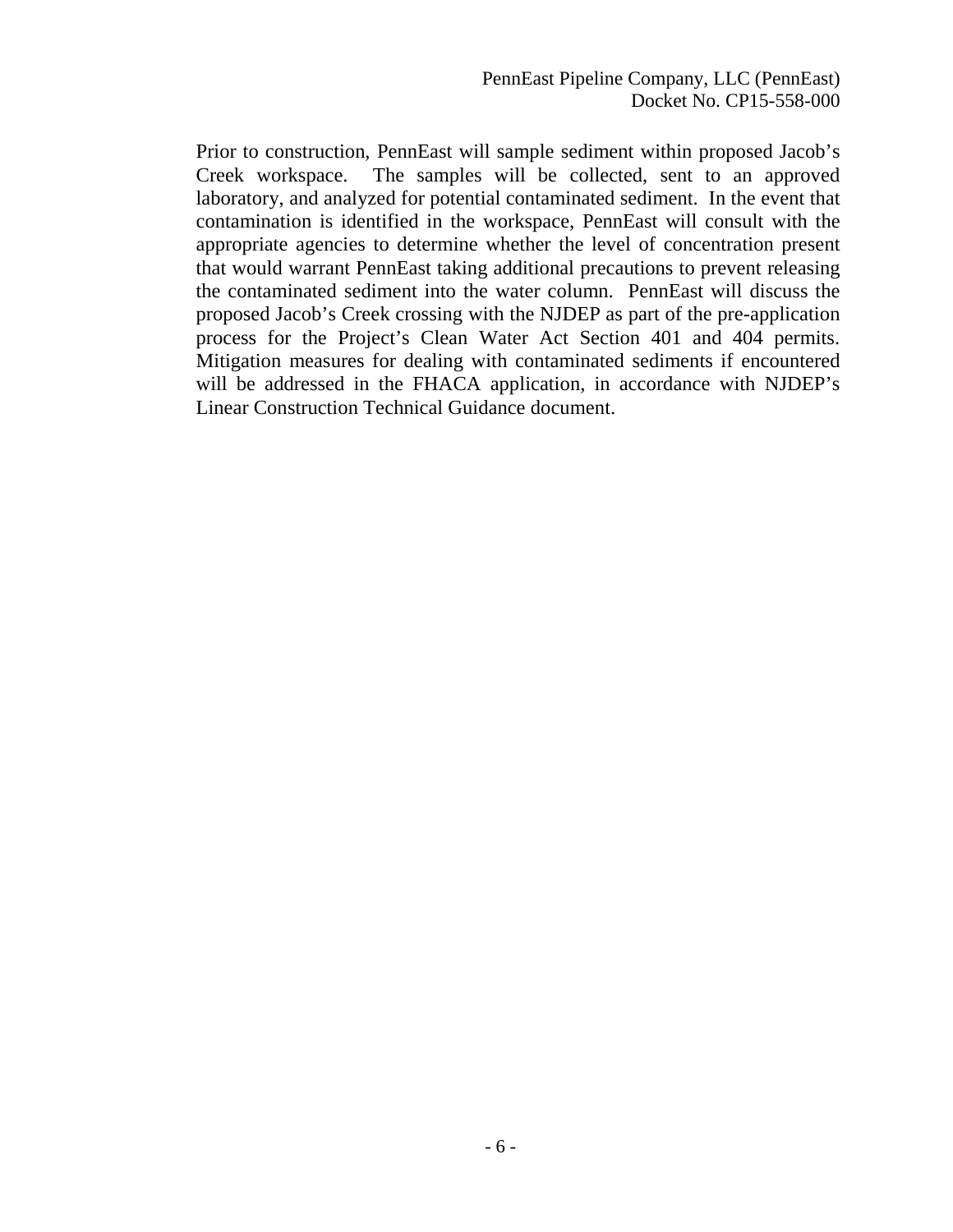Prior to the end of the draft EIS comment period, PennEast shall file with the Secretary the special construction methods that it will implement during construction in extremely saturated wetlands. If additional workspace is required at the saturated wetlands along the pipeline alignment, PennEast shall identify these in a table and provide site-specific justification for the additional workspace. (*Section 4.4.2*)

# **Response to Recommended Mitigation Item 26**

As identified in Section 4.4.2 of FERC's Draft Environmental Impact Statement (DEIS), PennEast is aware that extremely saturated soils have been identified in the wetland immediately south of Interstate 80 (wetland 102314\_JC\_002\_PSS). Based on this information and the results of preliminary exploratory geotechnical investigation, PennEast intends to cross this wetland using the HDD method. PennEast is developing a proposed crossing design based on the remaining geotechnical investigations. Since PennEast intends to cross this wetland using an HDD, no additional workspace is required at the saturated wetlands along the pipeline alignment.

At this time, PennEast is not aware of any other wetlands with extremely saturated soils. Should additional wetlands be identified, PennEast will utilize either the HDD or "push-pull" techniques, depending on the surrounding geotechnical conditions and topography. PennEast described the HDD installation technique in Resource Report 2, Section 2.3.2.2 of its September 24, 2015 Certificate Application Filing (September 2015 Application). The push-pull technique is described herein.

#### Push-Pull Technique

PennEast may cross extremely saturated (or "inundated") wetlands using the push-pull technique. The push-pull technique is used in large wetland areas where sufficient water is present for floating the pipeline in the trench and grade elevation over the length of the push/pull area. It will not require damming to maintain adequate water levels for pipe floatation. Push-pull techniques involve pushing the prefabricated pipe from the edge of the wetland or pulling the pipe with a winch from the opposite bank of the wetland into the trench. During implementation of this technique, initial clearing within the wetland will be minimized. The width of the right-of-way (ROW) cleared will be limited to only that necessary to install the pipeline.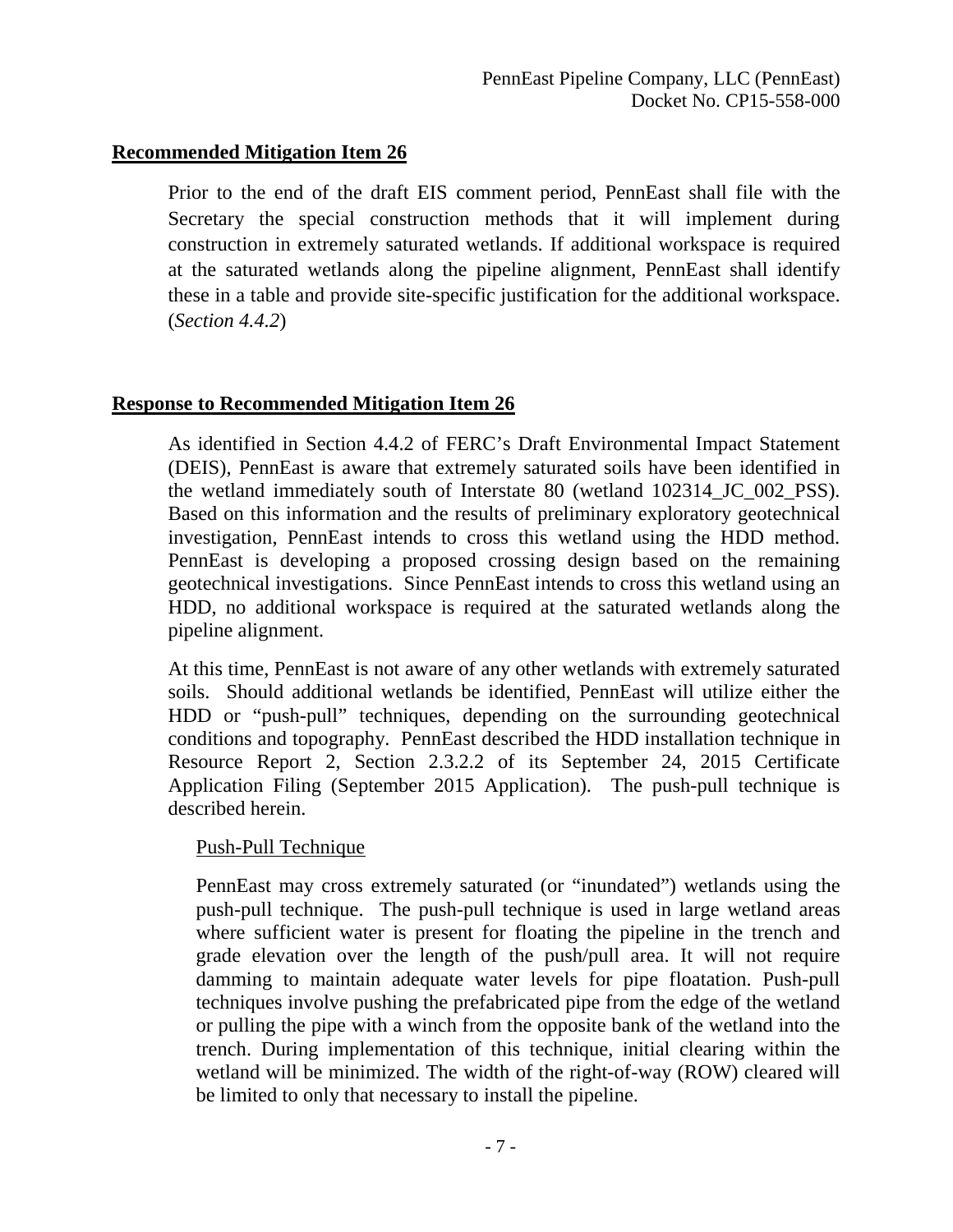Grading in inundated wetlands will be held to a minimum and generally will not be necessary due to the level topography and the absence of rock outcrops in such areas. Timber mats may be placed over existing vegetation where grading is not required. Trees and brush will be cut at ground level by hand, with low ground pressure equipment, or with equipment supported by timber mats. PennEast will not use dirt, rock, pulled tree stumps, or brush rip-rap to stabilize the travel lane and sediment barriers will be installed prior to grading, as needed, to protect adjacent wetland areas.

The trench for a push-pull installation, will be excavated using amphibious excavators (pontoon mounted backhoes) or tracked backhoes (supported by fabricated timber mats or floats). The excavated material will be stored adjacent to the trench (if possible). If storage of excavated material next to the trench is not possible, the material will be temporarily stored in one of the following locations: (1) in upland areas of the ROW as near to the trench as possible; (2) in construction vehicles; or (3) transported to an approved off-site staging location until needed for backfilling. The pipe will be stored and welded at staging areas (push-pull sites) located outside the wetland. Floats may be attached temporarily to give the pipe positive buoyancy.

After floating the pipe into place, these floats will be cut and the negatively buoyant pipe will settle to the bottom of the ditch. This operation will be repeated, with pipe sections fabricated, pushed into place, and welded together, until the wetland crossing is complete. The excavated material will then be placed over the pipe to backfill the trench and wetland restoration will take place.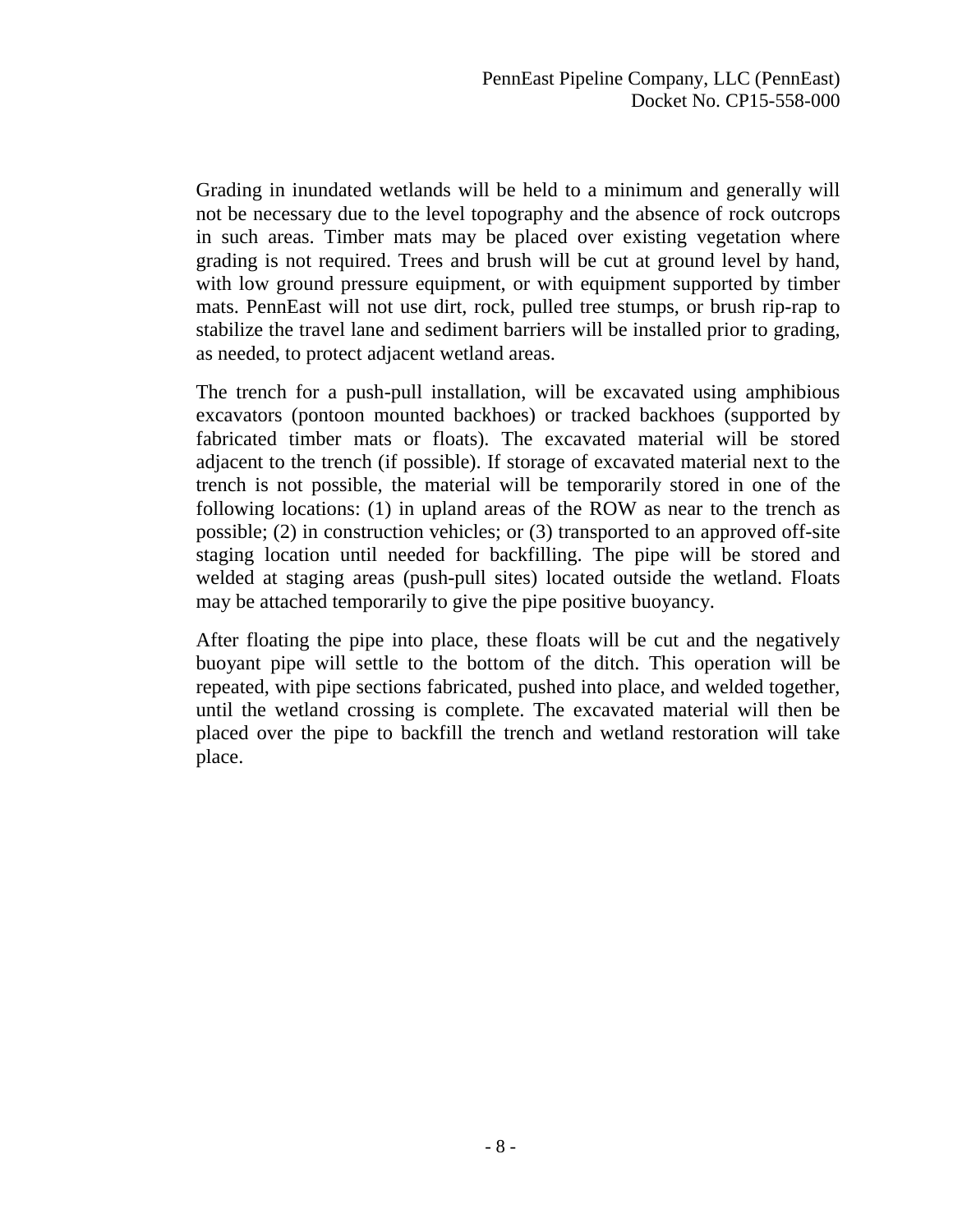Prior to the end of the draft EIS comment period, PennEast shall file with the Secretary the measures or changes that it will implement to the Project's design in order to ensure that the Project is consistent with the FWS requirement to avoid all bat hibernacula by at least 0.25 mile. PennEast shall also provide documentation of the consultation with the FWS on this restriction. (*Section 4.6.1.1*)

# **Response to Recommended Mitigation Item 32**

PennEast continues to coordinate with the United States Fish and Wildlife Service (USFWS) Pennsylvania Regional Office (PA) and the Pennsylvania Game Commission (PGC) regarding bat concerns. PennEast held a teleconference with Ms. Pamela Shellenberger, USFWS (PA), on August 15, 2016. During this call, PennEast requested the USFWS' input on the status of their impact review for bats and discussed avoidance and minimization measures related to the known hibernacula. Related correspondence with the USFWS on this issue, including a summary of the most recent telecommunication, is provided in Attachment 4. Ms. Shellenberger noted that the USFWS now has the additional information that it requested in a May 2016 communication. There are two (2) primary areas of potential concern relative to bat hibernacula: Tunnel 34 and the Durham Caves (#1 and #2).

#### Tunnel 34

After reviewing PennEast's maps and figures provided, Ms. Shellenberger concurred that the Project's work area is outside of the 0.25-mile buffer for bat hibernacula. It does not appear that there are any underground mines or caves that could affect bats, based on the database information. Ms. Shellenberger stated her intent to consult with PGC with respect to this hibernaculum and its underground extent. With respect to tree clearing, no impacts are anticipated here, and the Project is expected to comply with the USFWS's finalized rule under section 4(d) of the Endangered Species Act of 1973 (Final 4(d) Rule), effective February 16, 2016, regarding protections for the northern long-eared bat. PennEast continues to coordinate with the USFWS regarding potential minimization measures, which may include seasonal restrictions on drilling, boring, or blasting in this vicinity (i.e., activities would need to take place outside of the hibernation season, which is expected to be November 1 through March 31 based upon the summer roosting season), vibration monitoring, and, if access is available, temperature/humidity monitoring before, during, and after construction to assess potential underground impacts to the hibernacula.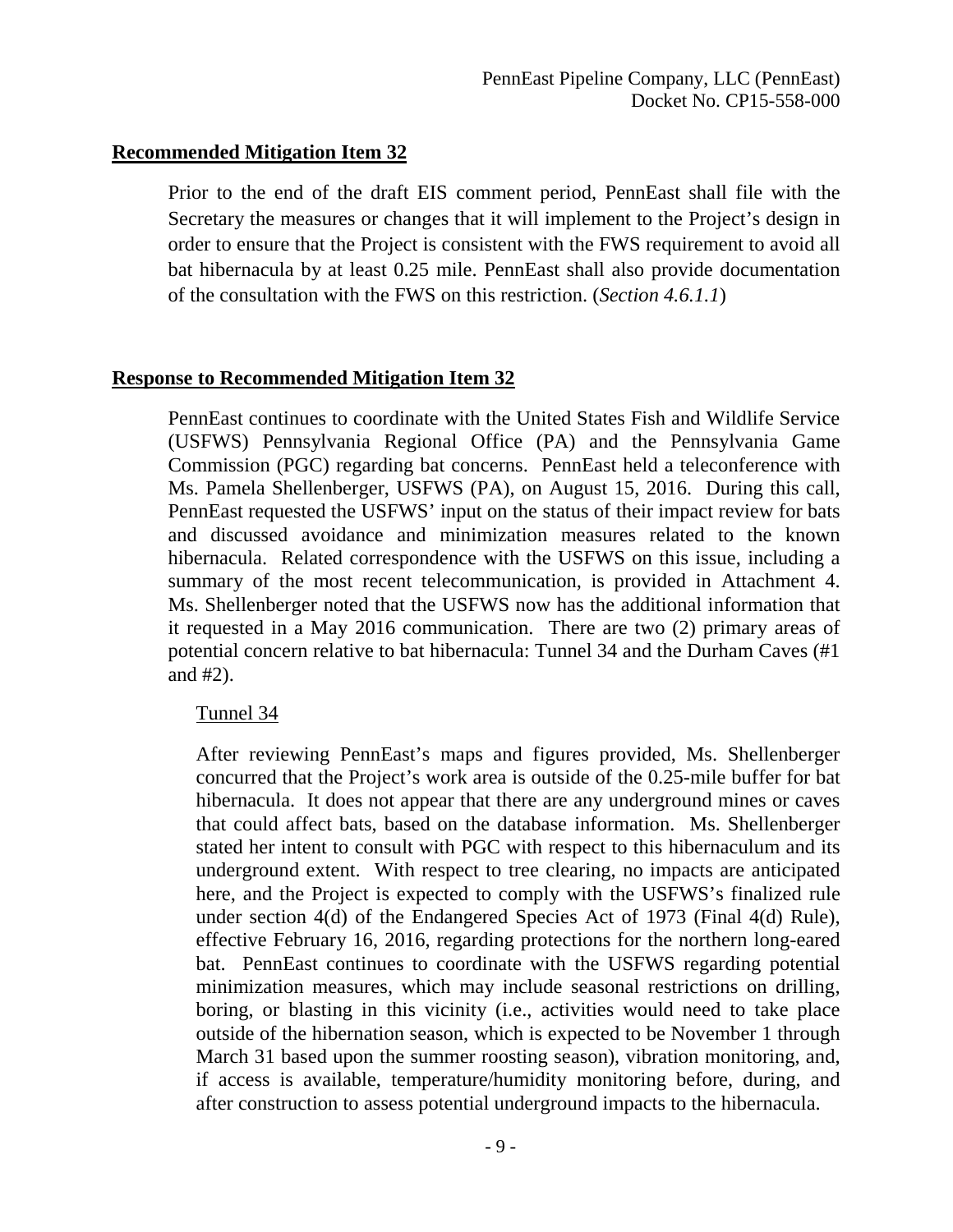# Durham Caves

The USFWS is assuming that northern long-eared bats are present in the Durham Caves, regardless of outside factors (i.e., white-nose syndrome). Tree clearing is not expected to impact the Durham Caves, as the proposed HDD work area and pipeline is primarily within an active agricultural field, and would be in compliance with the Final 4(d) Rule. USFWS concurs that existing farming activities may cause certain levels of vibration within the Durham Caves and will likely request monitoring, as noted above, to assess existing levels and compare to construction vibration data in order to determine impact or effect. Per their request, PennEast will provide USFWS with reports of seismology studies conducted near the hibernacula. In addition, PennEast is assisting with coordination with property owner(s) relative to background information about the caves.

To support a finding that the Project is not likely to adversely affect the northern long-eared bat in the bat hibernacula located within 0.25 mile of the Project work area, PennEast continues to coordinate with USFWS regarding potential minimization measures, which may include seasonal restrictions on blasting, drilling, or boring, as described above, as well as vibration monitoring, and, if access is available, temperature/humidity monitoring before, during, and after construction to assess potential underground impacts to the hibernacula. PennEast will file with FERC the construction and mitigation measures that it will implement in order to ensure that the Project is consistent with USFWS requirements. PennEast will also provide further documentation of the consultation with USFWS on these restrictions.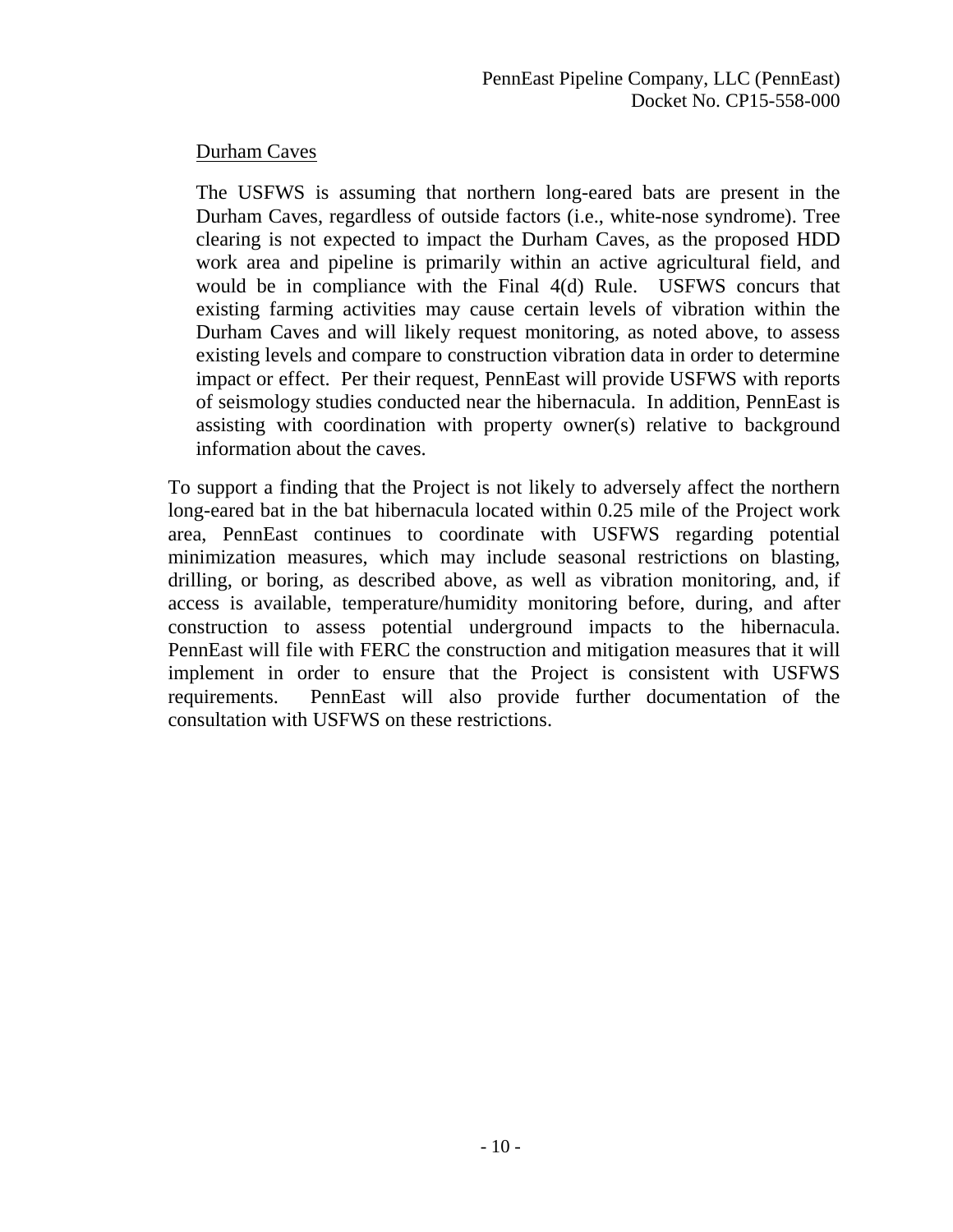Prior to the end of the draft EIS comment period, PennEast shall file with the Secretary any route adjustments, workspace modifications, or mitigation measures developed through PennEast's ongoing consultations with landowners regarding the following planned and/or pending projects:

- a) Fields at Trio Farms Subdivision;
- b) Huntington Knolls, LLC Housing Development; and
- c) Hopewell Township Emergency Services Facility.

PennEast shall provide documentation of correspondence with these landowners. PennEast shall either incorporate these deviations or a route that avoids the resources of concern, or otherwise explain how potential impacts on resources have been effectively avoided, minimized, or mitigated. (*Section 4.7.3.2*)

# **Response to Recommended Mitigation Item 42**

# Proposed Development "Fields at Trio Farms Subdivision"

PennEast provided a history of its correspondence with the land developer of the Fields at Trio Farms Subdivision in its May Data Response to Data Request 8-5. As stated in that response, PennEast obtained a copy of the development plans for the planned subdivision to aid in determining route modifications to minimize impacts to the proposed development plans. Based on review of the proposed development plans, PennEast is evaluating and finalizing a minor route modification to relocate the proposed pipeline by approximately 85 feet to the east. PennEast will file the figures, alignment sheets, and tables related to this and other route modifications in a September 2016 filing. This route modification will reduce the amount of proposed permanent easement on the developable lots of the Fields at Trio Farms Subdivision. Based on the concerns raised by the developer that PennEast has been made aware of, as described in the May Data Response, it is PennEast's understanding that the route modification addresses those concerns.

# Huntington Knolls, LLC Housing Development

As described in PennEast's May Data Response to Data Request 8-6, PennEast has communicated with the Huntington Knolls, LLC Housing Development landowner primarily through in-person meetings and phone conversations, beginning with initial contact in August 2014. After several conversations and in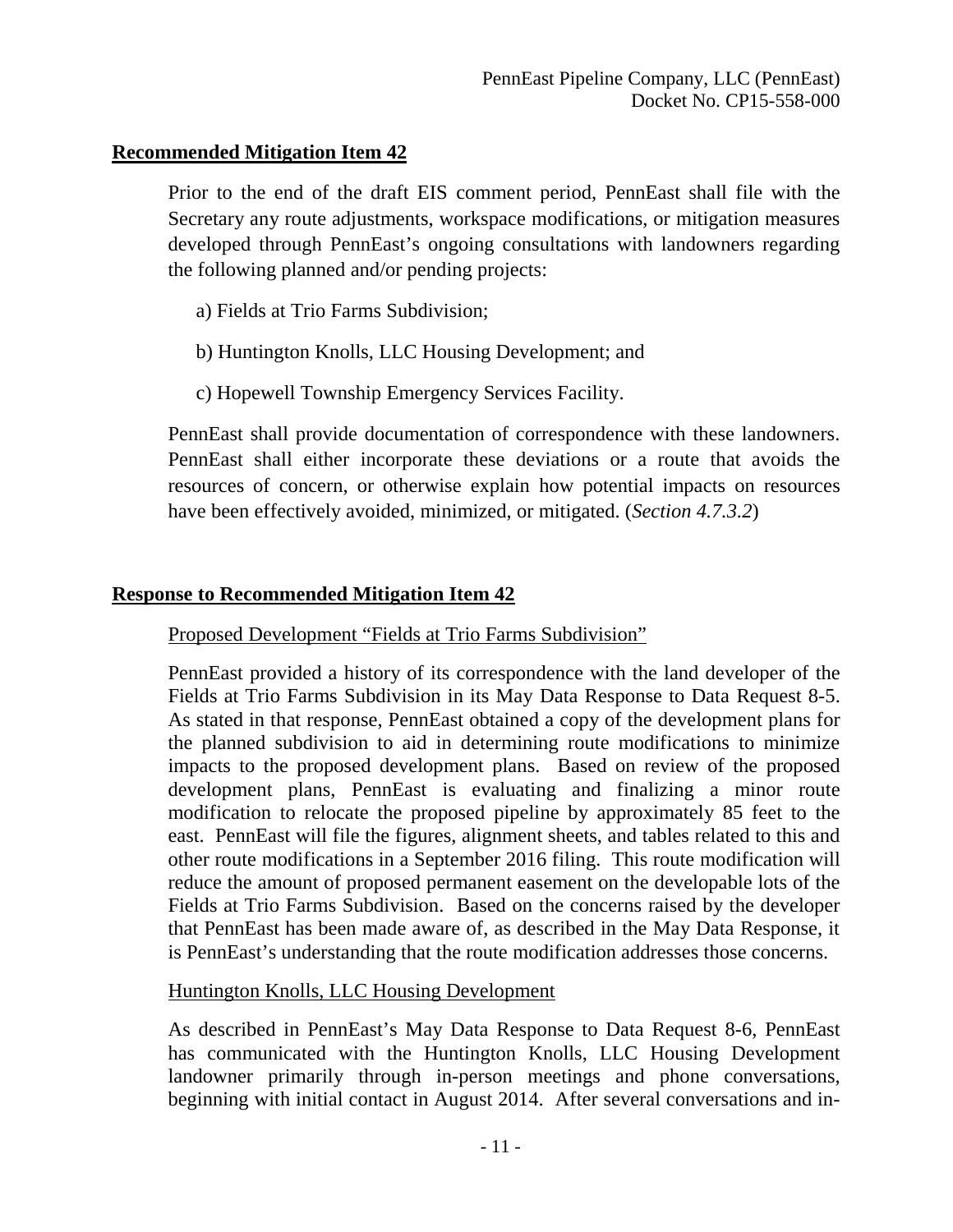person meetings to discuss various routing options and the landowner's development plans, PennEast evaluated and adopted several route modifications to avoid conflicts with the proposed development in this area at the landowner's request (filed as Deviation Nos. 51-54 of Appendix P in PennEast's September 2015 Application). These adopted route modifications avoid impacts to the landowner's development plans and address the landowner's concerns about which PennEast is aware.

#### Hopewell Township Emergency Services Facility (Emergency Services Facility)

As described in PennEast's May Data Response to Data Request 8-7, PennEast had an in-person meeting with the Hopewell Township Administrator and solicitor to discuss the planned development of the Emergency Services Facility. Since that meeting, Hopewell Township has not contacted PennEast with any additional concerns regarding future development of the Emergency Services Facility.

Based on the proposed conceptualized sketch of the Emergency Services Facility located on Hopewell Township Tax Block 91, Lot 3.02 filed in this proceeding (FERC accession number 20151215-5202), PennEast is proposing to change the construction method on Lot 3.02 to allow flexibility in the pipeline installation methodology, as depicted in Attachment 5. PennEast has changed the proposed HDD that crossed the CSXT railroad tracts at mile post (MP) 112.3 to be a conventional bored crossing. By implementing this change, workspace flexibility is optimized on Block 91, Lot 3.02. Additionally, PennEast has located the proposed pipeline centerline approximately 10 feet inside an existing powerline easement, thus requiring only 15 feet for a proposed permanent easement outside of the existing powerline easement. PennEast currently has a typical construction workspace configuration across Block 91, Lot 3.02 for pipeline installation. However, if the Emergency Services Facility is constructed before the PennEast Pipeline is constructed, PennEast will coordinate with Hopewell Township to develop a reduction in workspace to minimize disruption to the Emergency Services Facility. This would include, but not be limited to, reducing the temporary workspace and additional temporary workspace to avoid the Emergency Services Facility access driveway and communication tower. Based on the concerns raised by Hopewell Township that PennEast has been made aware of, it is PennEast's understanding that the modifications described above address those concerns.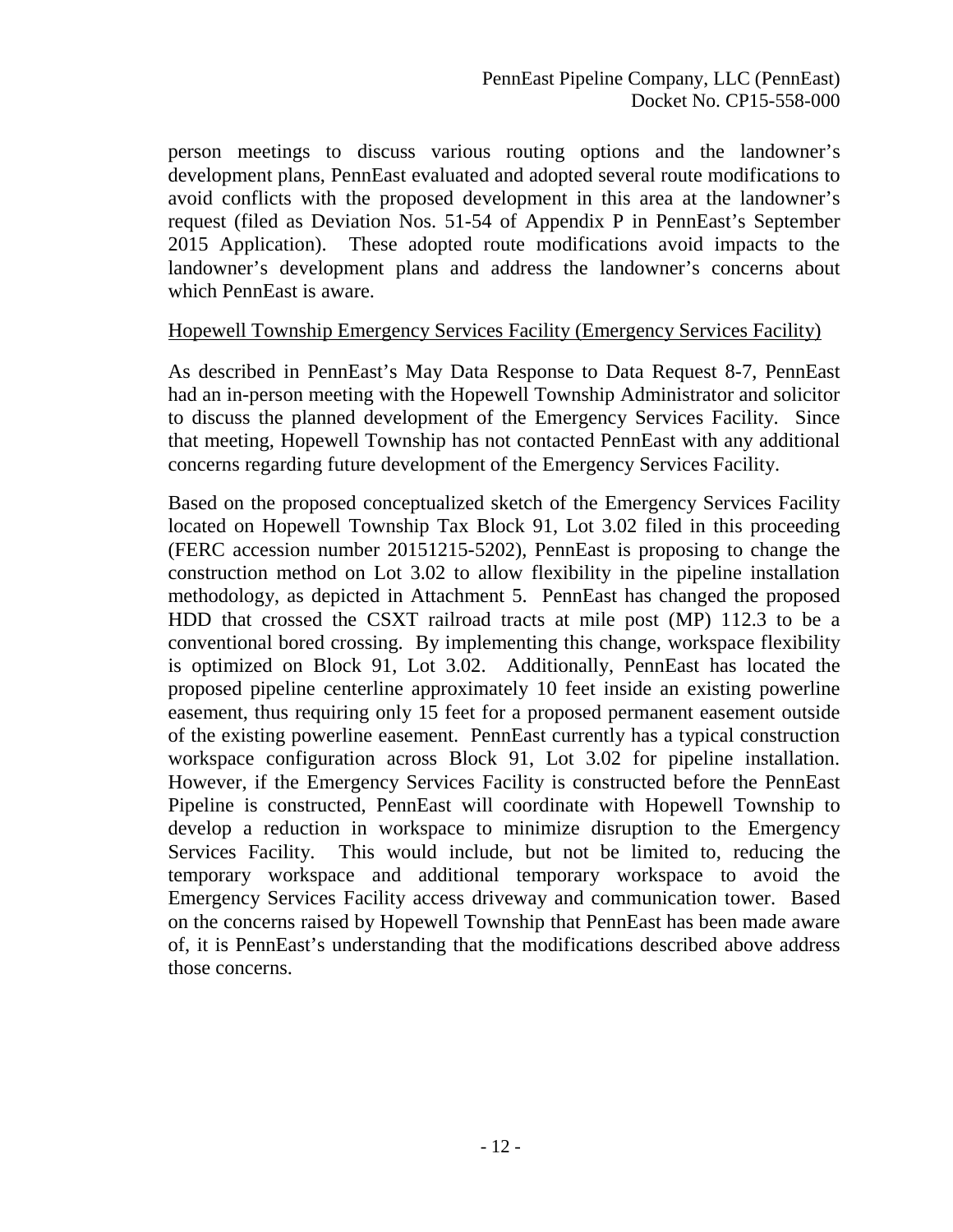Prior to the end of the draft EIS comment period, PennEast shall file with the Secretary an update of the status of the development of the site-specific crossing plans for each of the recreation and special interest areas listed as crossed by the Project or otherwise affected in appendix G-14. The site-specific crossing plans shall include, as applicable:

a) site-specific timing restrictions;

b) proposed closure details and notifications (e.g., reroutes, signage, public notices);

c) specific safety measures; and/or

d) other mitigation to be implemented to minimize effects on the recreation areas and their users during construction and operation of the Project. (*Section 4.7.5*)

# **Response to Recommended Mitigation Item 43**

PennEast has developed site-specific crossing plans for the public recreation and special interest areas listed in Appendix G-14 and for three (3) additional privately-owned recreation/special interest areas that were not included in Appendix G-14: Blue Mountain Ski Area, Calvary Baptist Church, and Jacob's Creek Trail.

There are several county- and municipal-owned lands listed in Appendix G-14 that are not recreation areas but have been acquired by counties and municipalities to improve existing land uses, increase quantities of preserved lands, and provide protection to public water supply reservoirs. As these lands have not been designated as recreation areas, PennEast does not anticipate having to employ timing restrictions, closures, or property-specific safety measures beyond what will be employed for the overall Project and has not created site-specific crossing plans for such preservation areas.

Site-specific crossing plans for all designated recreation areas are provided herein as Attachment 6. PennEast continues to work with public and private landowners to determine mitigation measures that will minimize impacts during Project construction and operation. Mutually-agreeable mitigation measures will be finalized during the licensing process.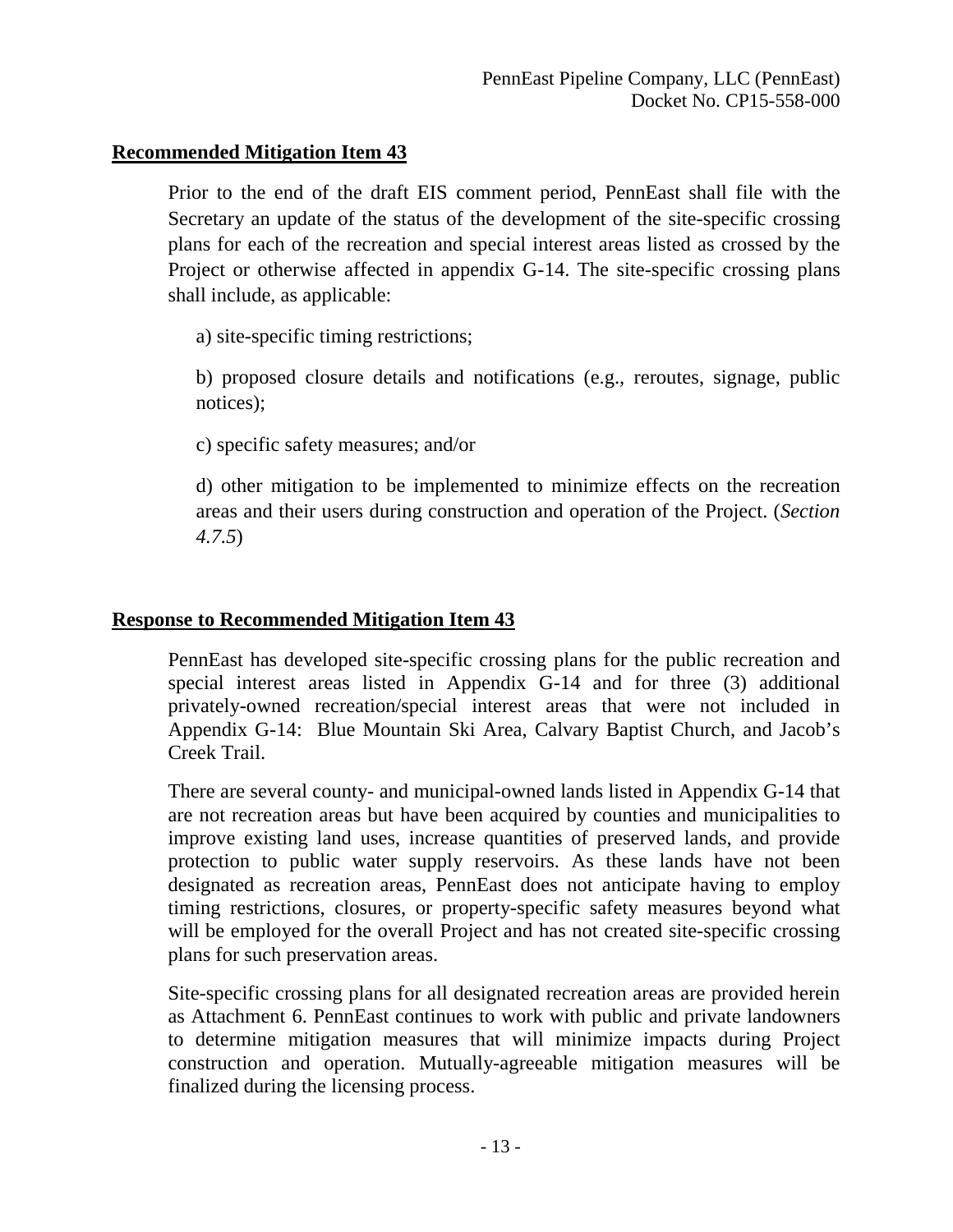Prior to the end of the draft EIS comment period, PennEast shall file with the Secretary documentation of USDA approval for construction and operation of the Project within any and all parcels affected that have active USDA conservation easements. Alternatively, PennEast shall identify any Project changes made to avoid parcels with USDA conservation easements, and include documentation of consultation with the USDA that confirms avoidance of USDA conservation easements. (*Section 4.7.5.4*)

# **Response to Recommended Mitigation Item 45**

#### Pennsylvania

PennEast reached out to Ms. Hathaway Jones with the Pennsylvania Natural Resources Conservation Service (NRCS) on June 16, 2016 to discuss the parcel identified in DEIS Section 4.7.5.4 that is encumbered by a United States Department of Agriculture (USDA) Farm and Ranch Land Protection Program easement. Ms. Jones stated that, as long as PennEast will have a standard construction corridor without staging yards or access roads, the NRCS finds the route to be acceptable and will allow PennEast to cross the parcel. Accordingly, PennEast is maintaining the proposed alignment for that parcel.

PennEast notes that the DEIS identifies a second property in Pennsylvania with a USDA easement; however, the second parcel is the same as the one discussed with Ms. Hathaway, as described above, and there are no other parcels in Pennsylvania with USDA easements that will be impacted by the PennEast Project.

#### New Jersey

PennEast has been in communication with the New Jersey division of the USDA throughout Project development. PennEast is evaluating and finalizing a route modification to avoid the USDA-encumbered parcels in New Jersey. PennEast will file the figures, alignment sheets, and tables related to this and other route modifications in a September 2016 filing. That filing will also include documentation of PennEast's consultation with the USDA that confirms that PennEast's route modifications will avoid the New Jersey parcels encumbered with USDA easements.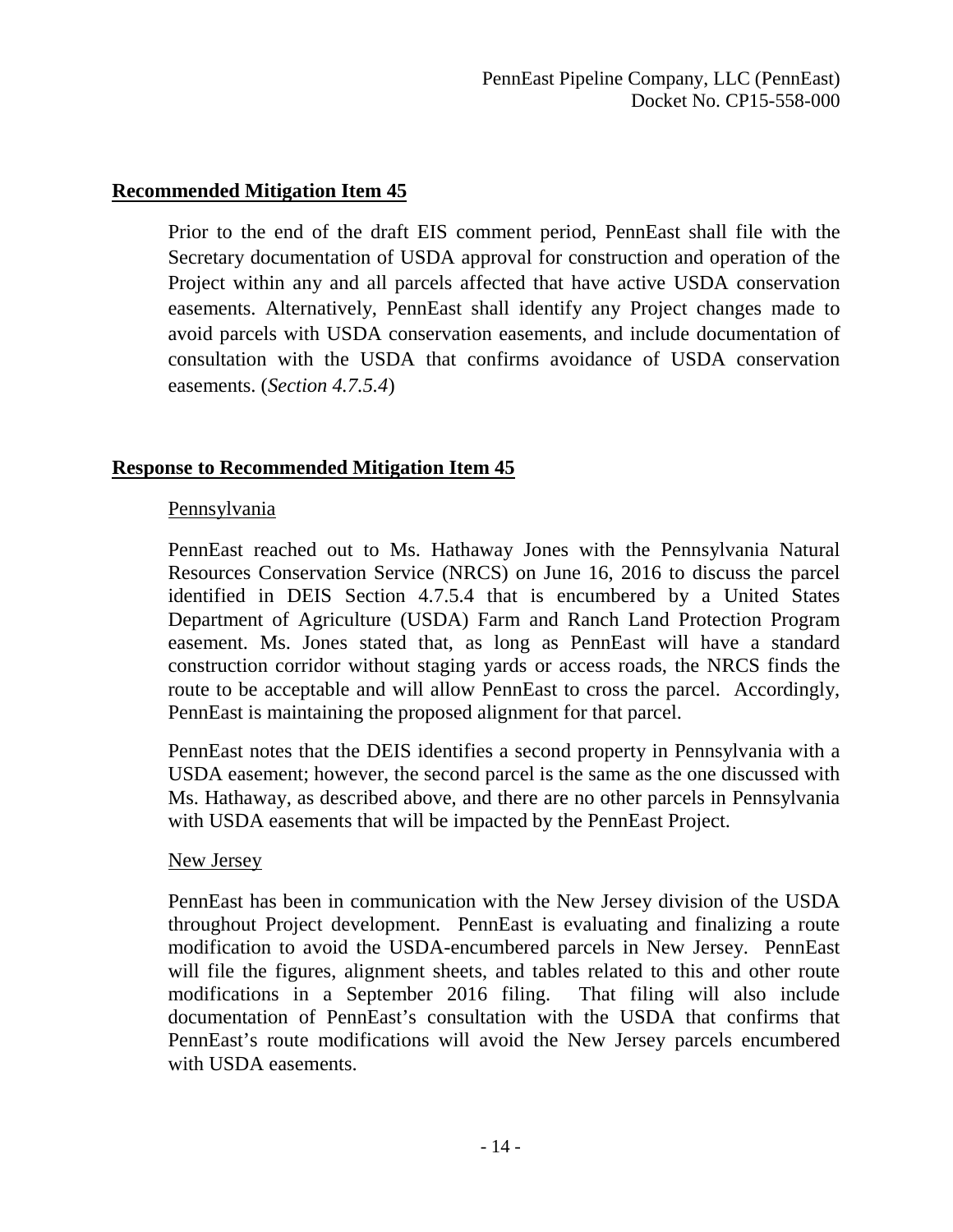Prior to the end of the draft EIS comment period, PennEast shall file with the Secretary proposed mitigation measures to minimize noise levels associated with emergency or maintenance MLV blowdown events. Mitigation measures may include but not be limited to use of a silencer, restricting maintenance blowdowns to daytime hours only, and/or notifying landowners in the immediate area of the planned blowdown event. (*Section 4.10.2.3*)

# **Response to Recommended Mitigation Item 53**

PennEast addressed noise mitigation associated with maintenance MLV blowdown events in its Supplemental Responses to FERC's February 10, 2016 Data Request and the April Data Request, filed on August 5, 2016 (August Supplemental Data Response). With respect to emergency blowdown events, PennEast will need to take immediate action to resolve the emergency event, and to the extent practicable, PennEast will implement the mitigation measures associated with maintenance blowdown events described in PennEast's August Supplemental Data Response.